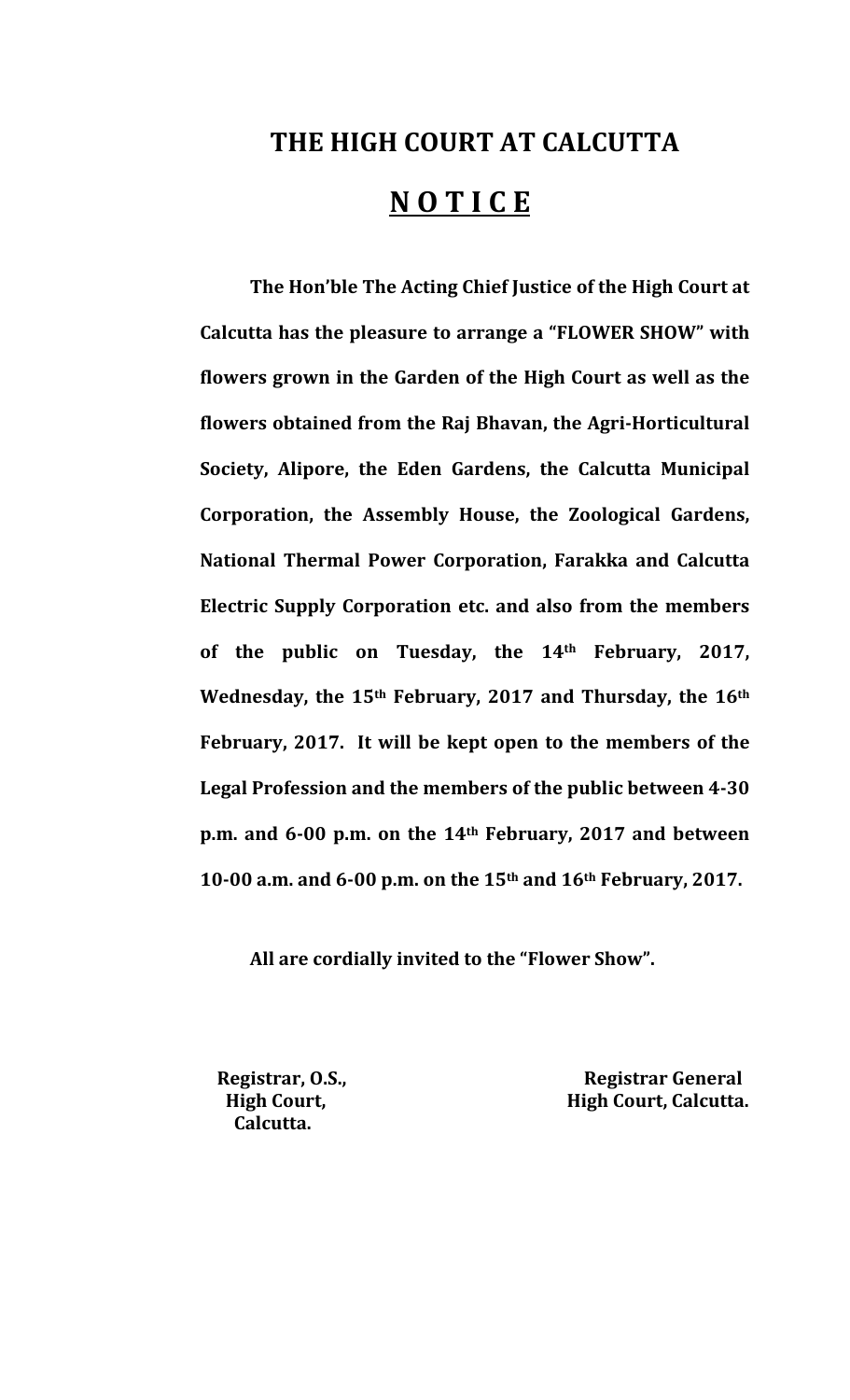# **H I G H C O U R T CALCUTTA**

 THE ANNUAL FLOWER SHOW FOR THE YEAR 2017 WILL BE HELD ON AND FROM THE 14TH FEBRUARY, 2017 TO 16TH FEBRUARY, 2017 AT THE HIGH COURT GARDEN.

- CHALLENGE TROPHY HIGH COURT FLOWER SHOW, DONATED BY THE HIGH COURT, CALCUTTA, WILL BE AWARDED TO HIGHEST POINT WINNERS OF THE SHOW.
- MR. SANKAR DAS MEMORIAL TROPHY, DONATED BY THE HON'BLE JUSTICE ASOK KUMAR GANGULY, WILL BE AWARDED "TO THE BEST H.T. ROSE PLANT CONTAINING HIGHEST NUMBER OF BLOOMS."
- JUSTICE SAMBHU CHANDRA GHOSE MEMORIAL CHALLENGE TROPHY, DONATED BY THE HON'BLE JUSTICE PINAKI CHANDRA GHOSE, WILL BE AWARDED TO THE BEST GROUP OF DAHLIA.
- SABITA GHOSE MEMORIAL CHALLENGE TROPHY, DONATED BY THE HON'BLE JUSTICE PINAKI CHANDRA GHOSE, WILL BE AWARDED TO THE BEST FLOWERING PLANT OF THE SHOW.
- NALIN CHANDRA BANERJEE CHALLENGE TROPHY, DONATED BY THE HON'BLE JUSTICE UMESH CHANDRA BANERJEE, WILL BE AWARDED TO THE BEST ROSE (CUT) OF THE SHOW.
- D.B. SEN MEMORIAL CHALLENGE TROPHY, DONATED BY THE HON'BLE JUSTICE SHYAMAL KUMAR SEN (RETD.) WILL BE AWARDED TO THE BEST GROUP OF ANNUALS OF THE SHOW.
- DR. K.K. HAZARI MEMORIAL TROPHY, DONATED BY THE HON'BLE JUSTICE S.K. HAZARI (RETD.) WILL BE AWARDED TO THE BEST EXHIBIT OF THE SHOW.
- HIGH COURT FLOWER SHOW CHALLENGE TROPHY, DONATED BY BAR LIBRARY CLUB, WILL BE AWARDED TO THE BEST DAHLIA OF THE SHOW.
- HEM CHANDRA MANDAL MEMORIAL TROPHY DONATED BY SRI A.B. MANDAL, DEPUTY REGISTRAR (ADMINISTRATION), A.S., HIGH COURT (RETIRED) WILL BE AWARDED TO THE BEST "BONSAI" OF THE SHOW.

## $P - 1$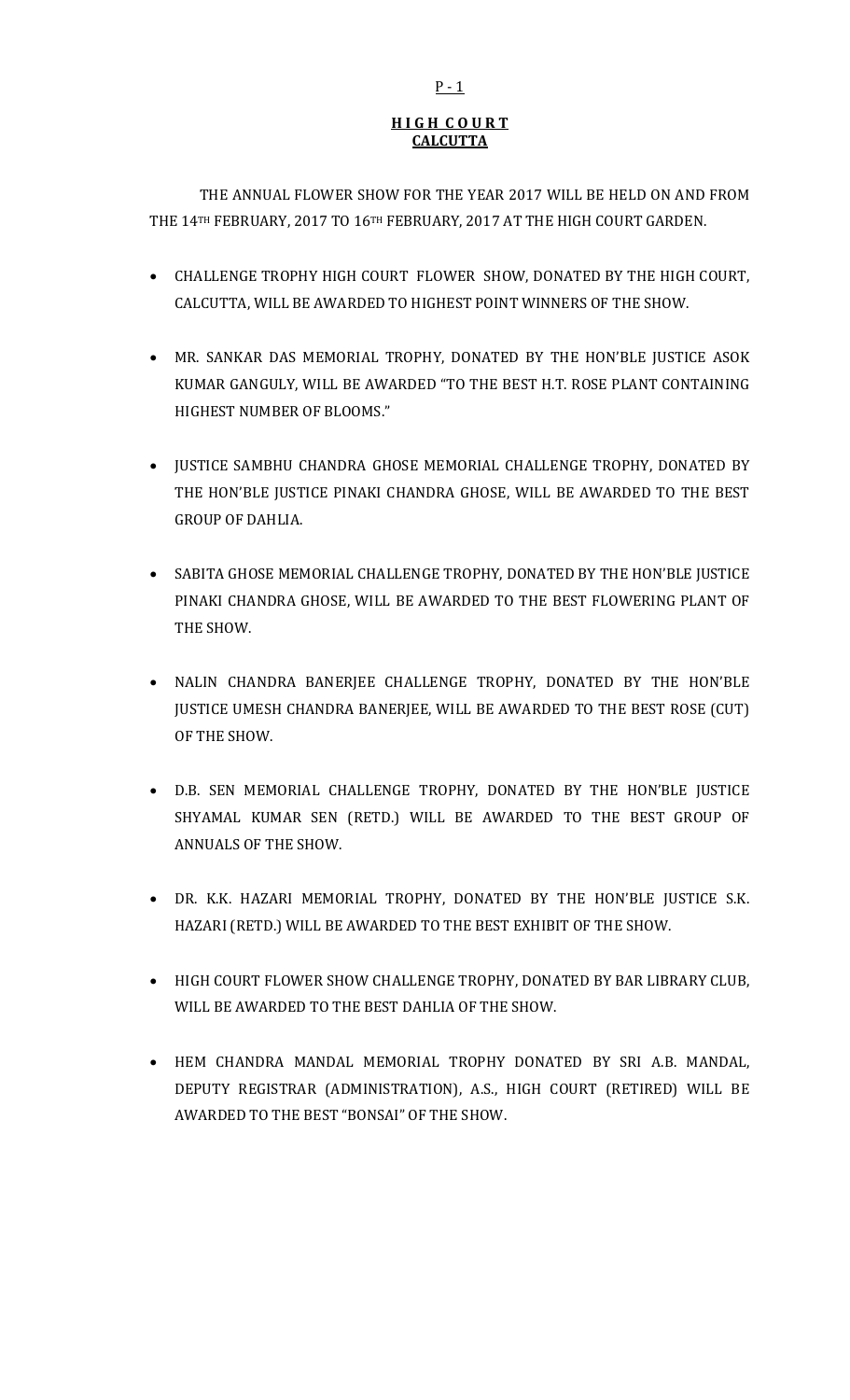#### $P - 2$

#### **: RULES & REGULATIONS :**

- (1) Results of the Competition will be declared on the opening day of the Show.
- (2) Entries for the Competition will be received upto 12 noon on the opening day.
- (3) No entry will be accepted after the process of Judgement starts.
- (4) The entries received on the opening day must be arranged in the allotted space by 1 p.m. sharp.
- (5) Cut flowers must be arranged and staged before 1‐30 p.m. on the opening day.
- (6) A Competitor may submit more than one entry in the particular group under a class but shall not be awarded more than one prize in that group.
- (7) Entry Cards should be properly filled in and placed with the group.
- (8) Competitors will be allowed to remove their plants on the day following the close of the Show.
- (9) Advertising and/or dealing in plants within Show ground will not be allowed. Competitors will, however, be allowed to display their names and addresses in the particular group(s) in which they have competed, only after the judgement is over.

| (10) | Points for prize winning entries will be as follows :- |  |           |
|------|--------------------------------------------------------|--|-----------|
|      | <b>First Prize</b>                                     |  | 5 Points. |
|      | Second Prize                                           |  | 3 Points. |
|      | Third Prize                                            |  | 1 Point.  |

- (11) The decision of the Judges of the Show shall be final and no complaints regarding judgement will be entertained.
- (12) For each Class there is a Challenge Trophy for highest point winner. For equal points between two or more competitors he who wins maximum number of First Prizes will be awarded the Trophy. If number of First Prizes are also equal, number of Second Prizes received by the Competitors will be taken into consideration. The number of First and Second Prizes received by the competitors being equal they will be declared Joint winners.
- (13) All Challenge Cups and running Trophies shall be returned within the  $30<sup>th</sup>$ November, 2017.
- (14) In case of loss/damage of the Trophy/Trophies, the recipient of the same shall be liable to compensate.
- (15) Prizes will be awarded on the 16th February, 2017 at 4‐45 p.m.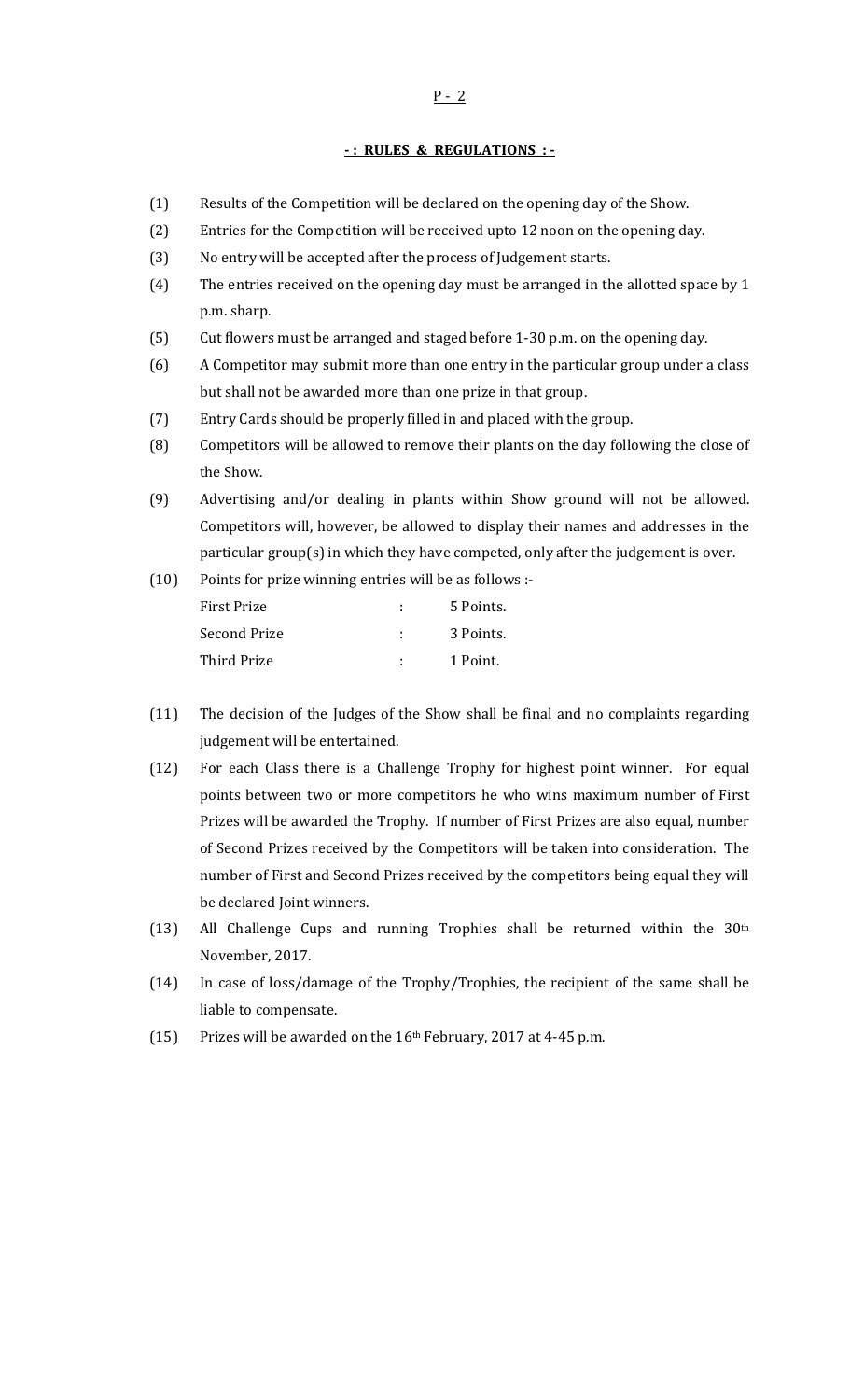$P - 3$ 

## ‐ : Schedule for Competition : ‐

# Class : 1 **Dahlia & Chrysanthemum**

**CALCUTTA HIGH COURT FLOWER SHOW CHALLENGE CUP DONATED BY MR. S.B. MUKHERJEE, ADVOCATE WILL BE AWARDED FOR SECURING HIGHEST POINT IN THE CLASS.**

# **GROUP** :‐

101.- A collection of 3 plants - Different varieties of large type Dahlia (one flower each)

102.‐ " " 6 " " " " " " 103.‐ " " 9 " " " " " "

104.- Large Type (one flower) - One plant.

105.‐ Pompon Type (Multi flower) – One plant

106.- Cacti Type (Multi flower) – One plant

107.- A collection of 3 plants - Different varieties of large flowering type chrysanthemum (one flower each).

108.‐ A specimen plant of chrysanthemum (Large Flowering Type)

109.‐ A collection of 3 plants – Small flowering type chrysanthemum.

#### **GROUP**

- 201.‐ A collection of 4 plants Antirrhinum.
- 202.‐ A collection of 4 plants Aster.
- 203.‐ A collection of 4 plants Marigold (Large flowering type)
- 204.‐ A collection of 4 plants Marigold (Small flowering type)
- 205.‐ A collection of 4 plants Carnation.
- 206.‐ A collection of 4 plants Dianthus.
- 207.‐ A collection of 4 plants Pansy.
- 208.‐ A collection of 4 plants Petunia (Single).
- 209.‐ A collection of 4 plants Petunia (Double).
- 210.‐ A collection of 4 plants Salvia.
- 211.‐ A collection of 4 plants Verbena.
- 212.‐ A collection of 4 plants Celosia (Plumosa).
- 213.‐ A collection of 4 plants Celosia (Cristata).
- 214.‐ A collection of 4 plants Phlox.
- 215.‐ A collection of 4 plants Begonia (Flowering varieties).
- 216.‐ A collection of 4 plants Annuals (any other variety/varieties not mentioned above.).

Class : 2  **ANNUALS (Biannials perennials grown as Annuals will be considered as Annuals). SACHINDRA MEMORIAL CUP DONATED BY MR**. **SOUMENDRA CHANDRA BOSE, SENIOR ADVOCATE, WILL BE AWARDED FOR SECURING HIGHEST POINT IN THIS CLASS.**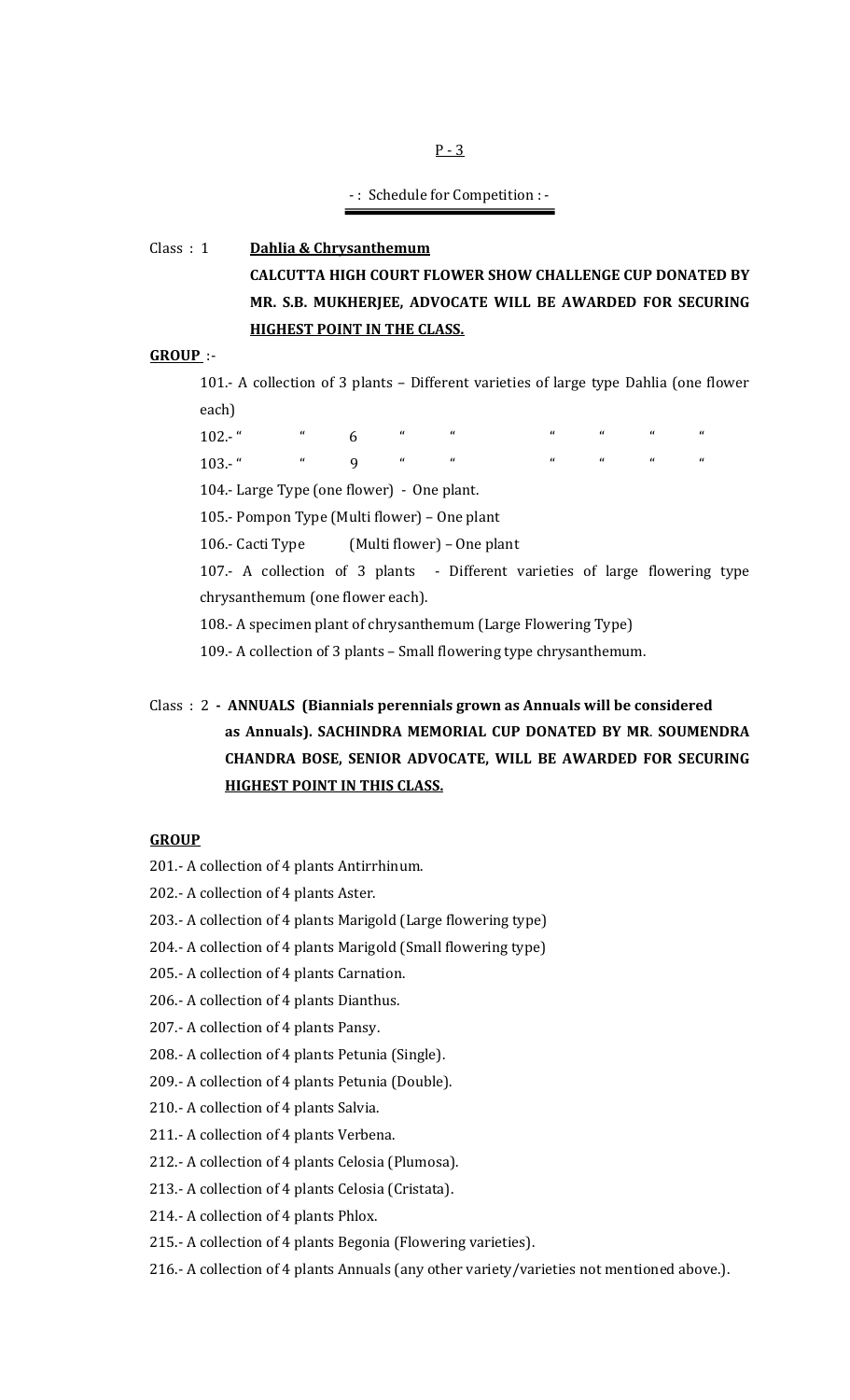# Class : 3 **CACTI & OTHER SUCCULENTS : BISWAJIT GHOSH MEMORIAL TROPHY DONATED BY MR. SAKTINATH MUKHERJEE, SENIOR ADVOCATE, WILL BE AWARDED FOR SECURING HIGHEST POINT IN THIS CLASS.**

GROUP :‐

- 301. A collection of 3 pots Cacti (different varieties)
- 302. A collection of  $6$  "  $-$  "  $($  "  $)$
- 303. A specimen plant of Cactus.
- 304. A collection of 3 pots of other succulents (different varieties)
- 305. A collection of 6 pots of other succulents (different varieties)
- 306. A specimen plant of Succulent.

# Class : 4 **BONSAI & ORCHID**

**SUBIMOL ROY MEMORIAL CUP, DONATED BY MR. PRABIR CHANDRA SEN, SENIOR ADVOCATE, WILL BE AWARDED FOR SECURING HIGHEST POINT IN THIS CLASS.**

#### **GROUP**

- 401. A collection of 4 Bonsai plants.
- 402. A specimen plant of Bonsai.
- 403. A specimen plant of :-
	- (a) Dendrobium Variety of Orchid
	- (b)Vanda Variety of Orchid
	- (c)Phalaenopsis Variety of Orchid
	- (d)Cattleya Variety of Orchid
	- (e)Ground Orchid (Soil/Semi Soil Base)

## Class : 5 **ORNAMENTAL PLANTS.**

**HARIDAS MEMORIAL CHALLENGE CUP, DONATED BY MR. SUBHAS KUMAR BANERJEE, ADVOCATE, WILL BE AWARDED FOR SECURING HIGHEST POINT IN THIS CLASS.**

## **GROUP**

- 501. A collection of 4 Ornamental plants.
- 502. A specimen of Ornamental plant.
- 503. A collection of 4 Coleus (different varieties other than basket type)
- 504. A specimen plant of Coleus (basket type)
- 505. A collection of 4 plants of Begonia (different Foliage varieties)
- 506. A collection of 4 plants of Poinsetting.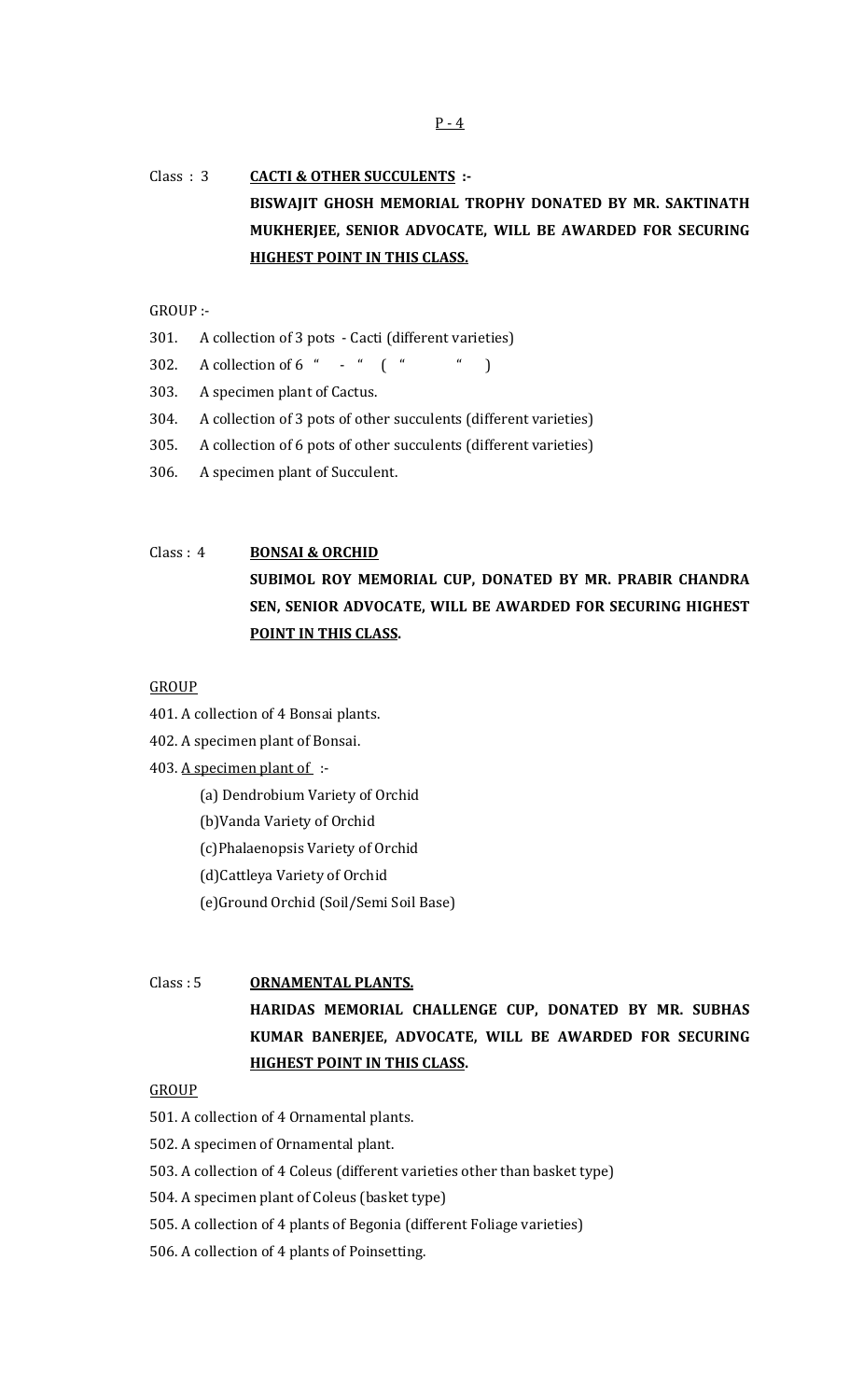# Class : 6 **FRUITS & VEGETABLES APURBADHAN MUKHERJEE MEMORIAL TROPHY, DONATED BY MR. SUDHIS DASGUPTA AND MR. SHYAMA PRASANNA ROY CHOWDHURY, SENIOR ADVOCATES, WILL BE AWARDED FOR SECURING HIGHEST POINT IN THIS CLASS.**

## **GROUP**

601. A collection of 3 pots grown vegetables of different varieties.

602. A collection of 4 pots grown vegetables of different varieties.

603. One specimen plant of vegetables.

604. One fruit plant.

605. A collection of 3 Medicinal plants (different species).

# Class : 7 **ROSE & BOUGAINVILLEA PLANTS. A.K. DEY MEMORIAL CHALLENGE TROPHY, DONATED BY MR. D.K. DEY, SENIOR SOLICITOR, WILL BE AWARDED FOR SECURING HIGHEST POINT IN THIS CLASS.**

**GROUP** 

701. A collection of 3 plants (H.T. variety) Rose. 702. " " 5 " (any variety ) "

## **A Specimen Plant of Rose**

703. H.T. Variety.

- 704. Floribunda Type
- 705. Miniature/Polyantha Type.
- 706. A collection of 3 plants of Bougain‐villea (different variety)
- 707. A specimen plant of Bougain‐villea.

## Class : 8 **CUT FLOWERS**.

**FLOWER SHOW CHALLENGE TROPHY, DONATED BY MR. RATHINDRA CHANDRA NAG, SR. ADVOCATE WILL BE AWARDED FOR SECURING HIGHEST POINTS IN THIS CLASS.**

#### GROUP

801. A collection of 6 H.T. Roses.

- 802. A collection of 9 H.T. Roses.
- 803. A collection of 12 H. T. Roses.
- 804. A collection of 6 Dahlias (Large Type)
- 805. A collection of 3 Dahlias (Large Type)
- 806. A collection of 3 Dahlias (Cacti/Semi Cacti Type)
- 807. A collection of 6 Spikes of Gladioli.
- 808. A vase Decoration (Assorted) (8" Vase/Pot and sand will be supplied by the organizers.)